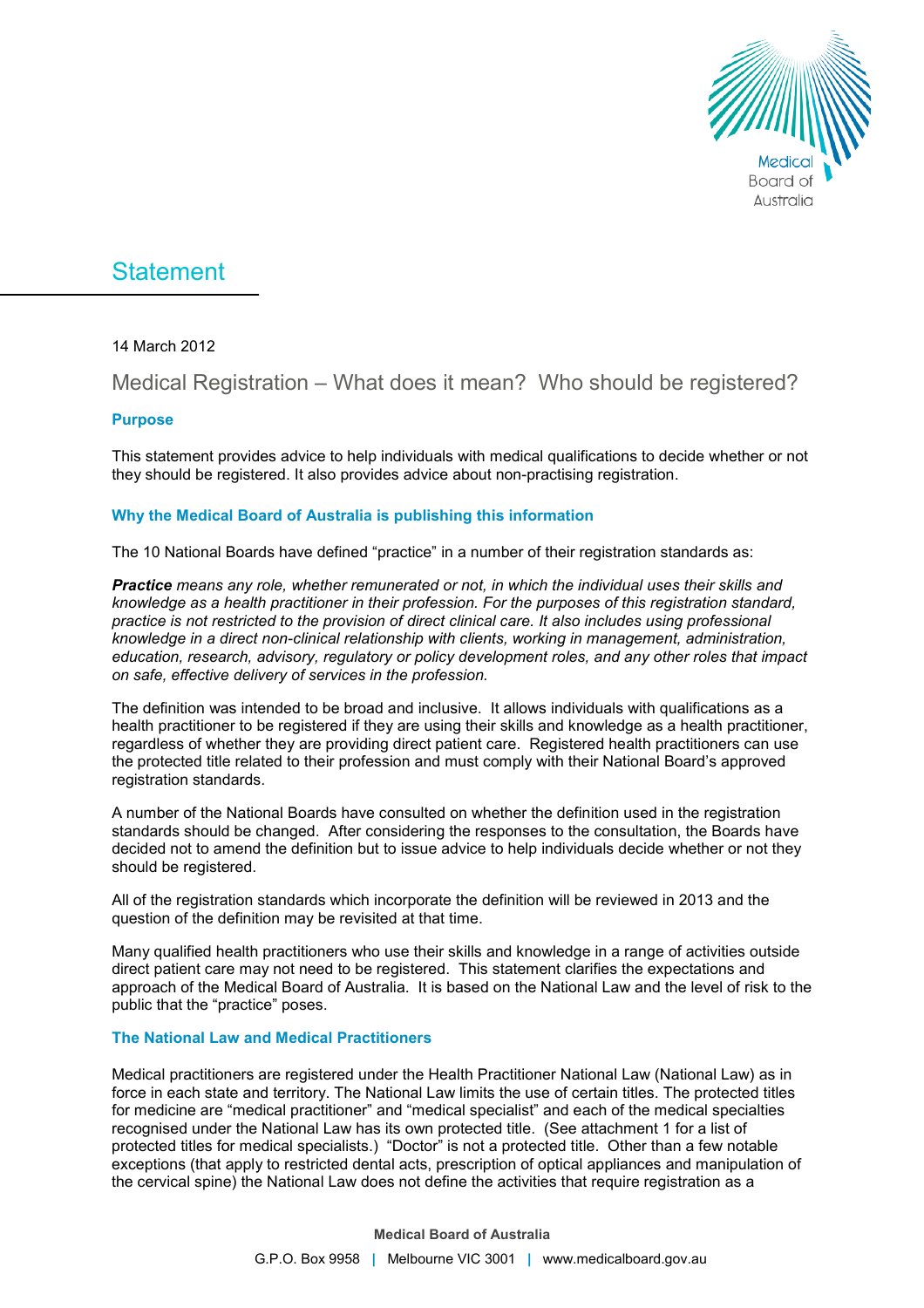particular health practitioner. That is, it is not a breach of the National Law for a medical practitioner to use their knowledge and skills relating to the medical profession without being registered, if the individual does not breach the sections of the National Law related to the protection of title or to the specific practice protections.

#### **Under the National Law, a person must be a registered health practitioner if they:**

- 1. use the title "registered health practitioner" with or without any other words (s. 116(a))
- 2. take or use a title, name, initial, symbol, word or description that, having regard to the circumstances in which it is taken or used, indicates or could be reasonably understood to indicate, that the person is a health practitioner or is authorised or qualified to practise in a health profession (s. 116(b))
- 3. claim to be registered under the National Law or hold themselves out registered under the National Law (s. 116(c))
- 4. claim to be qualified to practise as a health practitioner (s. 116(d))
- 5. undertake a restricted act (which are specific dental acts, prescription of optical appliances and manipulation of the cervical spine).

The online national Register of Practitioners allows the public to identify who is a registered health practitioner. Practitioners who are registered must meet the registration standards set by the relevant National Board. The public can therefore be confident that a registered practitioner meets the relevant requirements for professional indemnity insurance, continuing professional development and recency of practice.

#### **The Medical Board's advice on who should be registered**

The Medical Board of Australia provides the following advice, based on the objectives of the National Law, to guide practitioners' decisions about whether or not they should be registered. Any practitioner who is qualified and meets the applicable registration standards may apply for registration.

As the primary purpose of registration is to protect the public, medical practitioners should be registered if they have any direct clinical contact with patients or provide treatment or opinion about individuals. As well, other state and commonwealth legislation provides that registration is required to enable prescribing and in order for a patient to be eligible for a Medicare benefit for a medical service.

For roles beyond direct patient care, the Medical Board of Australia advises practitioners to be registered when:

- 1. their work impacts on safe, effective delivery of health care to individuals and/or
- 2. they are directing or supervising or advising other health practitioners about the health care of an individual(s) and/or
- 3. their employer and/or their employer's professional indemnity insurer requires a person in that role to be registered and/or
- 4. professional peers and the community would expect a person in that role to comply with the Board's registration standards for professional indemnity insurance, continuing professional development and recency of practice and/or
- 5. they are required to be registered under any law to undertake any specific activity.

#### **Roles for which current practising registration may not be necessary**

The following examples have been selected based on common queries raised with the National Board. They are not exhaustive. Each individual practitioner will need to decide whether or not they should be registered, based on their individual circumstances and with reference to the criteria listed above.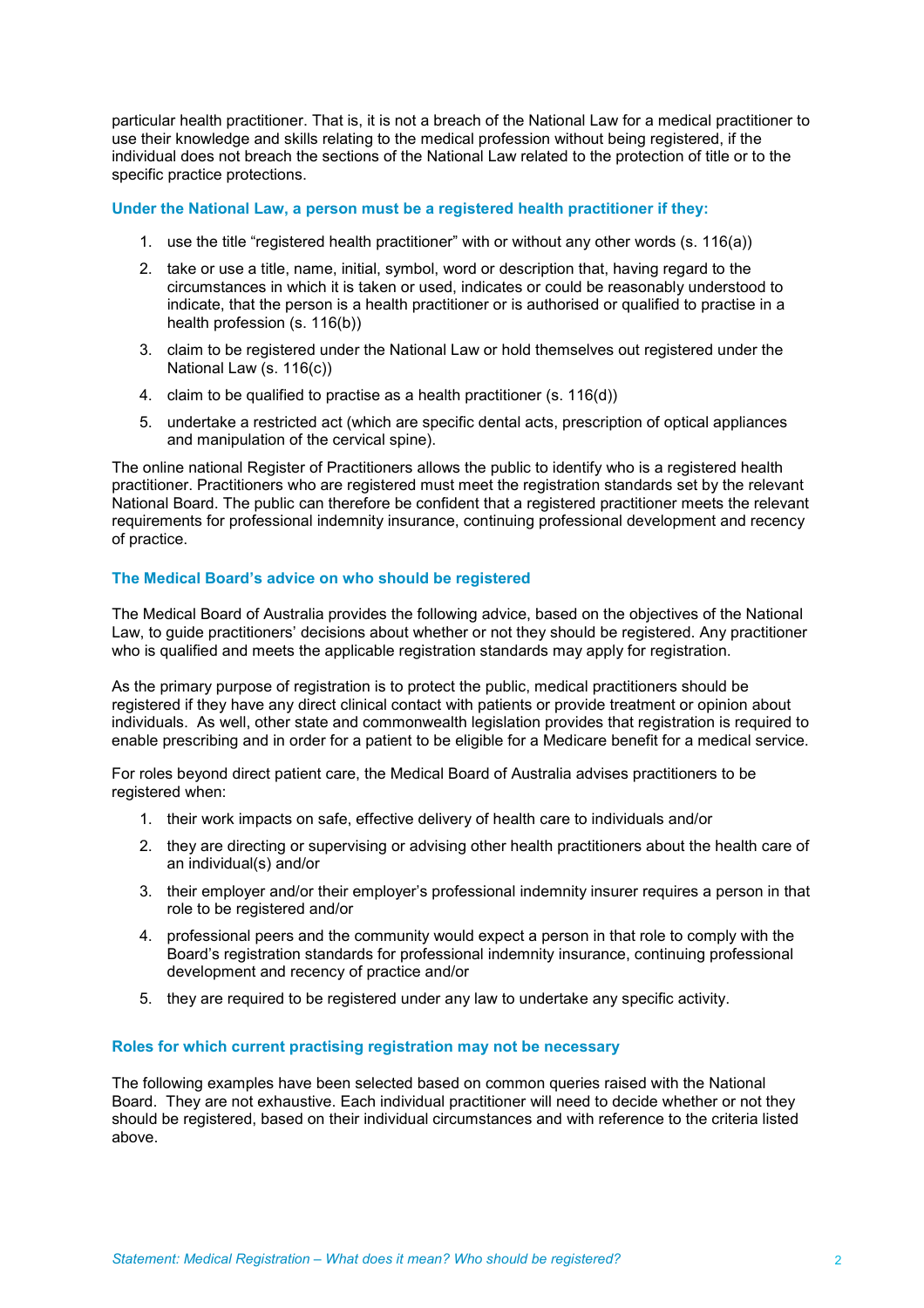The Medical Board of Australia advises that practitioners engaging in the following activities do not necessarily require any registration or may choose to hold non-practising registration:

- 1. An examiner or assessor of medical students or medical graduates, when the student or graduate is not treating patients as part of the assessment, provided that the organisation on whose behalf they are acting believes that current practising registration is not necessary for the scope of activity
- 2. A tutor or teacher working in settings that involve simulated patients or settings in which there are no patients present, provided that the organisation on whose behalf they are acting believes that current practising registration is not necessary for the scope of activity
- 3. A researcher whose work does not include any human subjects and whose research facility does not require them to be registered
- 4. A person who speaks publicly about a health or medical related topic and who will not be giving any individual patient advice
- 5. A person serving on a board or committee or accreditation body, when their appointment is not dependent on their status as a "registered medical practitioner"
- 6. A person who may be using skills and knowledge gained from an approved qualification but is not using a protected title, nor claiming or holding themselves out to be registered, such as a person in an advisory or policy role
- 7. A medical practitioner who is registered overseas and is visiting for any role not involved in providing treatment or opinion about the physical or mental health of any individuals

#### **Non-practising registration**

This type of registration is open to people who are not practising. It allows a person to remain on the register and to continue to use the protected title "medical practitioner". Anyone with non-practising registration must not provide medical treatment or opinion about the physical or mental health of an individual. They are not able to prescribe or to formally refer to other health practitioners. People with this type of registration remain subject to the Medical Board's jurisdiction in relation to their professional conduct. They are not required to take any steps to meet the Board's registration standards in relation to professional indemnity insurance, continuing professional development or recency of practice as these standards specifically exclude those with non-practising registration.

The Medical Board of Australia advises that it would be appropriate for those with non-practising registration to engage in the activities listed as not requiring registration, but not those activities listed as requiring registration.

#### **Further advice**

The Medical Board recognises that some of the activities identified as not necessarily requiring registration fall within the broad definition of practice used in the registration standards. However, as these activities do not contravene the National Law, the Board would not have any grounds to take action against an individual whose scope of activity did not amount to 'holding out' or using a protected title.

The Board recognises and values the continuing contribution that many doctors who are no longer providing medical care make to the community and the profession through teaching and other roles.

The Board also recognises that unregistered practitioners may find themselves in a circumstance when it is appropriate for them to provide assistance in an emergency. In such a circumstance, the Board recognises that the practitioner will, and should, provide the best care that they can. The Board would not have any grounds to take action against someone for rendering medical assistance in an emergency unless they were holding out that they were registered.

**If you require further assistance to help you decide whether or not you need to be registered, consult your employer, professional indemnity insurer or other legal adviser.**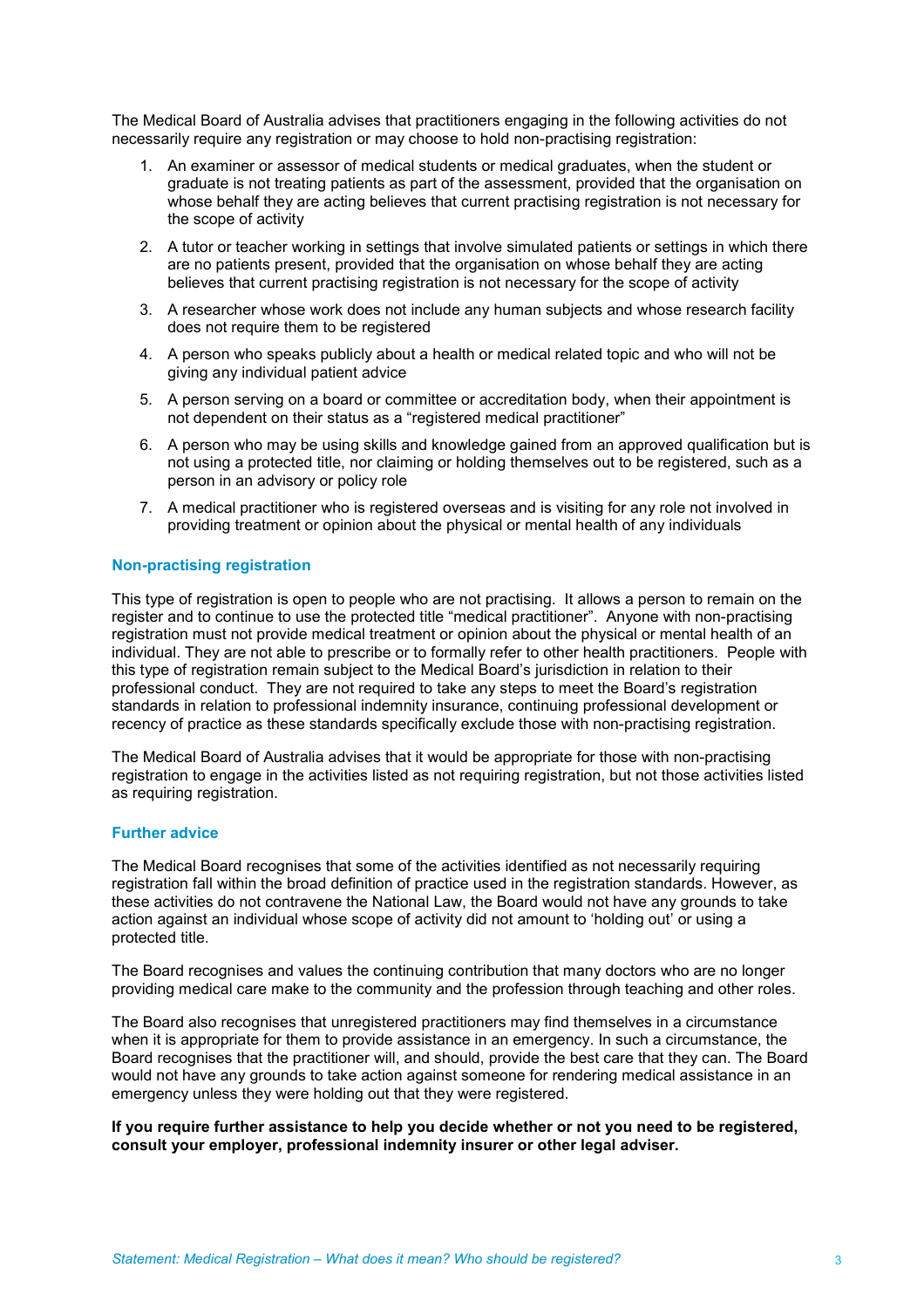# Medical Board of Australia

### **List of specialties, fields of specialty practice, and related specialist titles**



## **Authority**

This standard has been approved by the Australian Health Workforce Ministerial Council on 31 March 2010 pursuant to the *Health Practitioner Regulation National Law* (2009) (the National Law) with approval taking effect from 1 July 2010.

| <b>Specialty</b>                           | <b>Fields of specialty practice</b>        | <b>Specialist titles</b>                                       |
|--------------------------------------------|--------------------------------------------|----------------------------------------------------------------|
| Addiction medicine                         |                                            | Specialist in addiction medicine                               |
| Anaesthesia                                |                                            | Specialist anaesthetist                                        |
| Dermatology                                |                                            | Specialist dermatologist                                       |
| <b>Emergency medicine</b>                  |                                            | Specialist emergency physician                                 |
| General practice                           |                                            | Specialist general practitioner                                |
| Intensive care medicine                    |                                            | Specialist intensive care physician                            |
| <b>Medical administration</b>              |                                            | Specialist medical administrator                               |
|                                            |                                            | Specialist obstetrician and gynaecologist                      |
|                                            | Gynaecological oncology                    | Specialist gynaecological oncologist                           |
|                                            | Maternal-fetal medicine                    | Specialist in maternal-fetal medicine                          |
| Obstetrics and gynaecology                 | Obstetrics and gynaecological ultrasound   | Specialist in obstetrics and gynaecological ultrasound         |
|                                            | Reproductive endocrinology and infertility | Specialist in reproductive endocrinology and infertility       |
|                                            | Urogynaecology                             | Specialist urogynaecologist                                    |
| Occupational and environmental<br>medicine |                                            | Specialist occupational and environmental physician            |
| Ophthalmology                              |                                            | Specialist ophthalmologist                                     |
|                                            |                                            | Specialist paediatrician                                       |
|                                            | <b>Clinical genetics</b>                   | Specialist paediatric clinical geneticist                      |
|                                            | Community child health                     | Specialist in community child health                           |
|                                            | General paediatrics                        | Specialist general paediatrician                               |
|                                            | Neonatal and perinatal medicine            | Specialist neonatologist                                       |
|                                            | Paediatric cardiology                      | Specialist paediatric cardiologist                             |
|                                            | Paediatric clinical pharmacology           | Specialist paediatric clinical pharmacologist                  |
|                                            | Paediatric emergency medicine              | Specialist paediatric emergency physician                      |
| Paediatrics and child health               | Paediatric endocrinology                   | Specialist paediatric endocrinologist                          |
|                                            | Paediatric gastroenterology and hepatology | Specialist paediatric gastroenterologist and hepatologist      |
|                                            | Paediatric haematology                     | Specialist paediatric haematologist                            |
|                                            | Paediatric immunology and allergy          | Specialist paediatric immunologist and allergist               |
|                                            | Paediatric infectious diseases             | Specialist paediatric infectious diseases physician            |
|                                            | Paediatric intensive care medicine         | Specialist paediatric intensive care physician                 |
|                                            | Paediatric medical oncology                | Specialist paediatric medical oncologist                       |
|                                            | Paediatric nephrology                      | Specialist paediatric nephrologist                             |
|                                            | Paediatric neurology                       | Specialist paediatric neurologist                              |
|                                            | Paediatric nuclear medicine                | Specialist paediatric nuclear medicine physician               |
|                                            | Paediatric palliative medicine             | Specialist paediatric palliative medicine physician            |
|                                            | Paediatric rehabilitation medicine         | Specialist paediatric rehabilitation physician                 |
|                                            | Paediatric respiratory and sleep medicine  | Specialist paediatric respiratory and sleep medicine physician |
|                                            | Paediatric rheumatology                    | Specialist paediatric rheumatologist                           |
| Pain medicine                              |                                            | Specialist pain medicine physician                             |

6220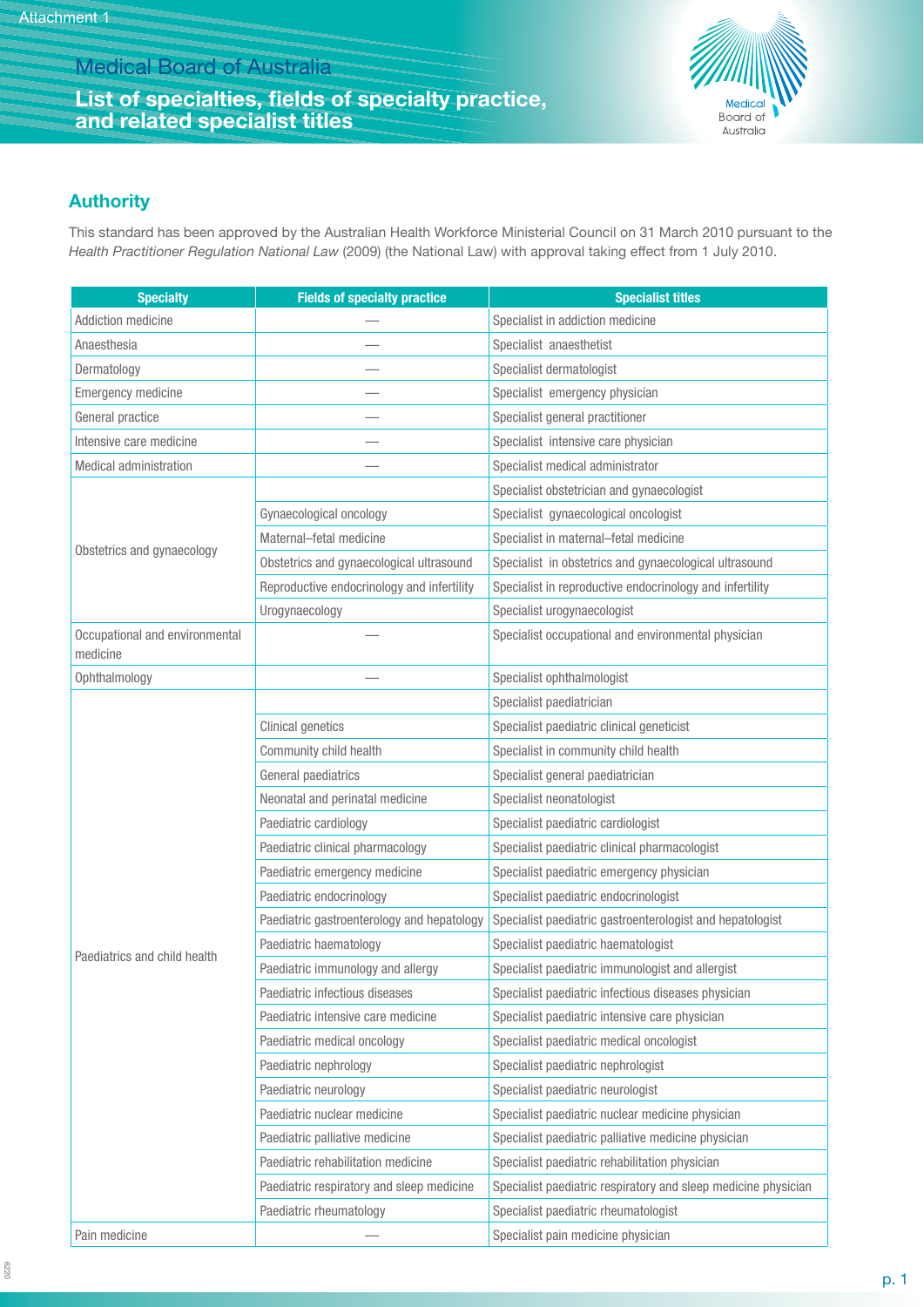## **List of specialties, fields of specialty practice, and related specialist titles**



| Palliative medicine         |                                                   | Specialist palliative medicine physician            |
|-----------------------------|---------------------------------------------------|-----------------------------------------------------|
| Pathology                   |                                                   | Specialist pathologist                              |
|                             | General pathology                                 | Specialist general pathologist                      |
|                             | Anatomical pathology (including<br>cytopathology) | Specialist anatomical pathologist                   |
|                             | Chemical pathology                                | Specialist chemical pathologist                     |
|                             | Haematology                                       | Specialist haematologist                            |
|                             | Immunology                                        | Specialist immunologist                             |
|                             | Microbiology                                      | Specialist microbiologist                           |
|                             | Forensic pathology                                | Specialist forensic pathologist                     |
| Physician                   |                                                   | Specialist physician                                |
|                             | Cardiology                                        | Specialist cardiologist                             |
|                             | <b>Clinical genetics</b>                          | Specialist clinical geneticist                      |
|                             | Clinical pharmacology                             | Specialist clinical pharmacologist                  |
|                             | Endocrinology                                     | Specialist endocrinologist                          |
|                             | Gastroenterology and hepatology                   | Specialist gastroenterologist and hepatologist      |
|                             | General medicine                                  | Specialist general physician                        |
|                             | Geriatric medicine                                | Specialist geriatrician                             |
|                             | Haematology                                       | Specialist haematologist                            |
|                             | Immunology and allergy                            | Specialist immunologist and allergist               |
|                             | Infectious diseases                               | Specialist infectious diseases physician            |
|                             | Medical oncology                                  | Specialist medical oncologist                       |
|                             | Nephrology                                        | Specialist nephrologist                             |
|                             | Neurology                                         | Specialist neurologist                              |
|                             | Nuclear medicine                                  | Specialist nuclear medicine physician               |
|                             | Respiratory and sleep medicine                    | Specialist respiratory and sleep medicine physician |
|                             | Rheumatology                                      | Specialist rheumatologist                           |
| Psychiatry                  |                                                   | Specialist psychiatrist                             |
| Public health medicine      |                                                   | Specialist public health physician                  |
| Radiation oncology          |                                                   | Specialist radiation oncologist                     |
| Radiology                   | Diagnostic radiology                              | Specialist radiologist                              |
|                             | Diagnostic ultrasound                             | Specialist radiologist                              |
|                             | Nuclear medicine                                  | Specialist in nuclear medicine                      |
| Rehabilitation medicine     |                                                   | Specialist rehabilitation physician                 |
| Sexual health medicine      |                                                   | Specialist sexual health physician                  |
| Sport and exercise medicine |                                                   | Specialist sport and exercise physician             |